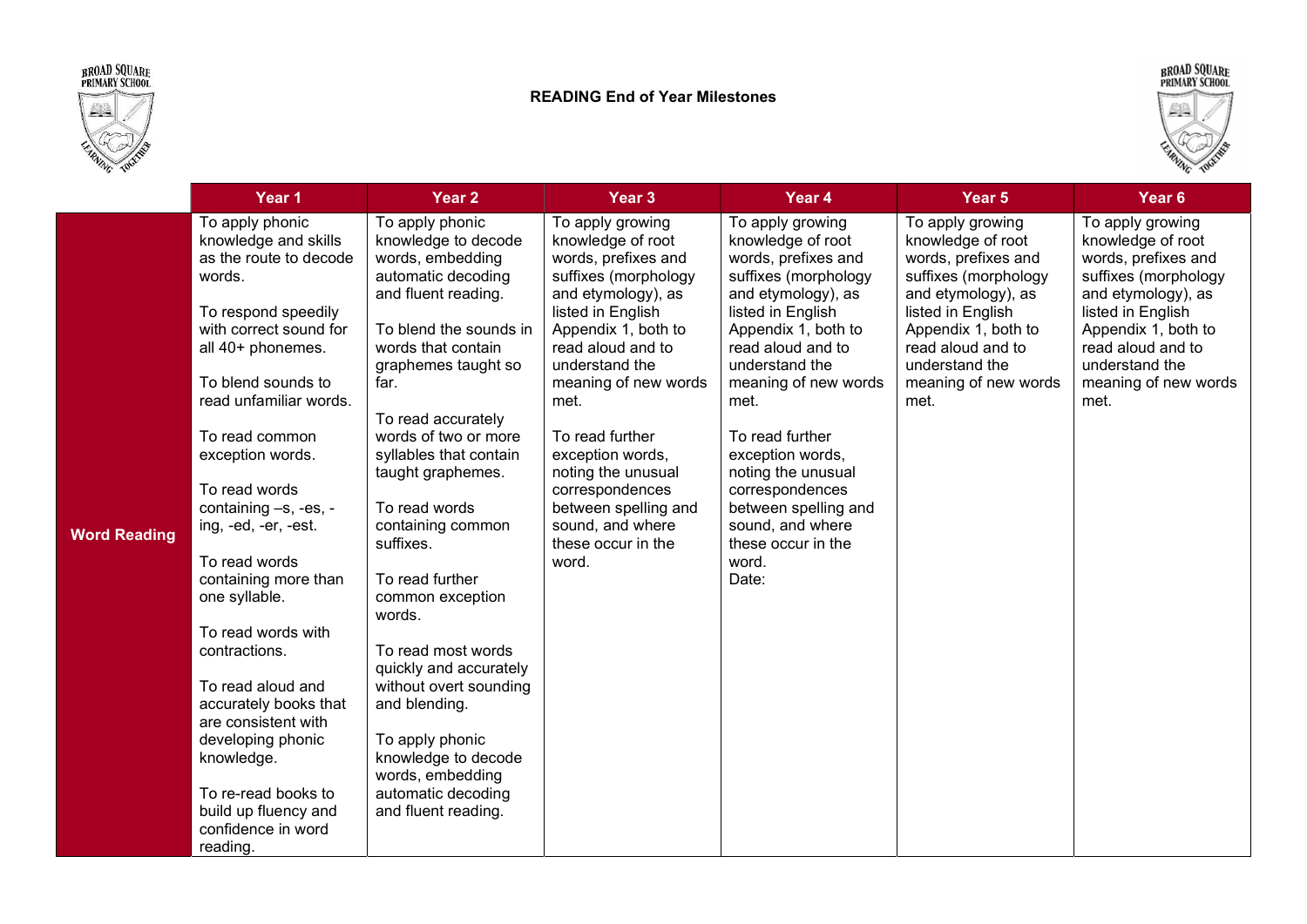|                                         |                                                                                                                                                                                                                                                                                                                                                                                                                                                                                                                                                                                                                              | To reread books to<br>build up fluency and<br>confidence                                                                                                                                                                                                                                                                                                                                                                                                                                                                                                                                                                                                                               |                                                                                                                                                                                                                                                                                                                                                                                                                                                                                                                                                                                                                                                                                |                                                                                                                                                                                                                                                                                                                                                                                                                                                                                                                                                                                                                                                                            |                                                                                                                                                                                                                                                                                                                                                                                                                                                                                                                                                                                                                                                                                                           |                                                                                                                                                                                                                                                                                                                                                                                                                                                                                                                                                                                                                                                                                                         |
|-----------------------------------------|------------------------------------------------------------------------------------------------------------------------------------------------------------------------------------------------------------------------------------------------------------------------------------------------------------------------------------------------------------------------------------------------------------------------------------------------------------------------------------------------------------------------------------------------------------------------------------------------------------------------------|----------------------------------------------------------------------------------------------------------------------------------------------------------------------------------------------------------------------------------------------------------------------------------------------------------------------------------------------------------------------------------------------------------------------------------------------------------------------------------------------------------------------------------------------------------------------------------------------------------------------------------------------------------------------------------------|--------------------------------------------------------------------------------------------------------------------------------------------------------------------------------------------------------------------------------------------------------------------------------------------------------------------------------------------------------------------------------------------------------------------------------------------------------------------------------------------------------------------------------------------------------------------------------------------------------------------------------------------------------------------------------|----------------------------------------------------------------------------------------------------------------------------------------------------------------------------------------------------------------------------------------------------------------------------------------------------------------------------------------------------------------------------------------------------------------------------------------------------------------------------------------------------------------------------------------------------------------------------------------------------------------------------------------------------------------------------|-----------------------------------------------------------------------------------------------------------------------------------------------------------------------------------------------------------------------------------------------------------------------------------------------------------------------------------------------------------------------------------------------------------------------------------------------------------------------------------------------------------------------------------------------------------------------------------------------------------------------------------------------------------------------------------------------------------|---------------------------------------------------------------------------------------------------------------------------------------------------------------------------------------------------------------------------------------------------------------------------------------------------------------------------------------------------------------------------------------------------------------------------------------------------------------------------------------------------------------------------------------------------------------------------------------------------------------------------------------------------------------------------------------------------------|
|                                         |                                                                                                                                                                                                                                                                                                                                                                                                                                                                                                                                                                                                                              |                                                                                                                                                                                                                                                                                                                                                                                                                                                                                                                                                                                                                                                                                        |                                                                                                                                                                                                                                                                                                                                                                                                                                                                                                                                                                                                                                                                                |                                                                                                                                                                                                                                                                                                                                                                                                                                                                                                                                                                                                                                                                            |                                                                                                                                                                                                                                                                                                                                                                                                                                                                                                                                                                                                                                                                                                           |                                                                                                                                                                                                                                                                                                                                                                                                                                                                                                                                                                                                                                                                                                         |
| <b>Themes and</b><br><b>Conventions</b> | Listening to and<br>discussing a wide<br>range of poems,<br>stories and nonfiction<br>at a level beyond that<br>at which they can read<br>independently.<br>Being encouraged to<br>link what they read or<br>hear read to their own<br>experiences.<br>Becoming very familiar<br>with key stories, fairy<br>stories and traditional<br>tales, retelling them<br>and considering their<br>particular<br>characteristics.<br>Learning to appreciate<br>rhymes and poems,<br>and to recite some by<br>heart.<br>Participate in<br>discussion about what<br>is read to them, taking<br>turns and listening to<br>what others say | Listening to,<br>discussing and<br>expressing views<br>about a wide range of<br>contemporary and<br>classic poetry, stories<br>and nonfiction at a<br>level beyond that at<br>which they can read<br>independently<br>Becoming increasingly<br>familiar with and<br>retelling a wider range<br>of stories, fairy stories<br>and traditional tales<br>Being introduced to<br>non-fiction books that<br>are structured in<br>different ways<br>Continuing to build up<br>a repertoire of poems<br>learnt by heart,<br>appreciating these and<br>reciting some, with<br>appropriate intonation<br>to make the meaning<br>clear.<br>Participate in<br>discussion about<br>books, poems and | Listening to and<br>discussing a wide<br>range of fiction, poetry,<br>plays, non-fiction and<br>reference books or<br>textbooks.<br>Reading books that<br>are structured in<br>different ways and<br>reading for a range of<br>purposes.<br>Increasing their<br>familiarity with a wide<br>range of books,<br>including fairy stories,<br>myths and legends,<br>and retelling some of<br>these orally.<br>Identifying themes and<br>conventions in a wide<br>range of books.<br>Preparing poems and<br>play scripts to read<br>aloud and to perform,<br>showing understanding<br>through intonation,<br>tone, volume and<br>action.<br>Participate in<br>discussion about both | Identifying themes and<br>conventions in a wide<br>range of books.<br>Listening to and<br>discussing a wide<br>range of fiction, poetry,<br>plays, non-fiction and<br>reference books or<br>textbooks.<br>Reading books that<br>are structured in<br>different ways and<br>reading for a range of<br>purposes.<br>Increasing their<br>familiarity with a wide<br>range of books,<br>including fairy stories,<br>myths and legends,<br>and retelling some of<br>these orally.<br>Identifying themes and<br>conventions in a wide<br>range of books.<br>Preparing poems and<br>play scripts to read<br>aloud and to perform,<br>showing understanding<br>through intonation, | Continuing to read and<br>discuss an increasingly<br>wide range of fiction,<br>poetry, plays, non-<br>fiction and reference<br>books or textbooks.<br>Reading books that<br>are structured in<br>different ways and<br>reading for a range of<br>purposes.<br>Increasing their<br>familiarity with a wide<br>range of books,<br>including myths,<br>legends and traditional<br>stories, modern fiction,<br>fiction from our literary<br>heritage, and books<br>from other cultures and<br>traditions.<br>Recommending books<br>that they have read to<br>their peers, giving<br>reasons for their<br>choices.<br>Identifying and<br>discussing themes and<br>conventions in and<br>across a wide range of | Continue to read and<br>discuss an increasingly<br>wide range of fiction,<br>poetry, plays, non-<br>fiction and reference<br>books or textbooks.<br>Reading books that<br>are structured in<br>different ways and<br>reading for a range of<br>purposes.<br>Increasing their<br>familiarity with a wide<br>range of books,<br>including myths,<br>legends and traditional<br>stories, modern fiction,<br>fiction from our literary<br>heritage, and books<br>from other cultures and<br>traditions.<br>Recommending books<br>that they have read to<br>their peers, giving<br>reasons for their<br>choices.<br>Identifying and<br>discussing themes and<br>conventions in and<br>across a wide range of |
|                                         |                                                                                                                                                                                                                                                                                                                                                                                                                                                                                                                                                                                                                              | other works that are<br>read to them and those                                                                                                                                                                                                                                                                                                                                                                                                                                                                                                                                                                                                                                         | books that are read to<br>them and those they                                                                                                                                                                                                                                                                                                                                                                                                                                                                                                                                                                                                                                  | tone, volume and<br>action.                                                                                                                                                                                                                                                                                                                                                                                                                                                                                                                                                                                                                                                | writing.                                                                                                                                                                                                                                                                                                                                                                                                                                                                                                                                                                                                                                                                                                  | writing.                                                                                                                                                                                                                                                                                                                                                                                                                                                                                                                                                                                                                                                                                                |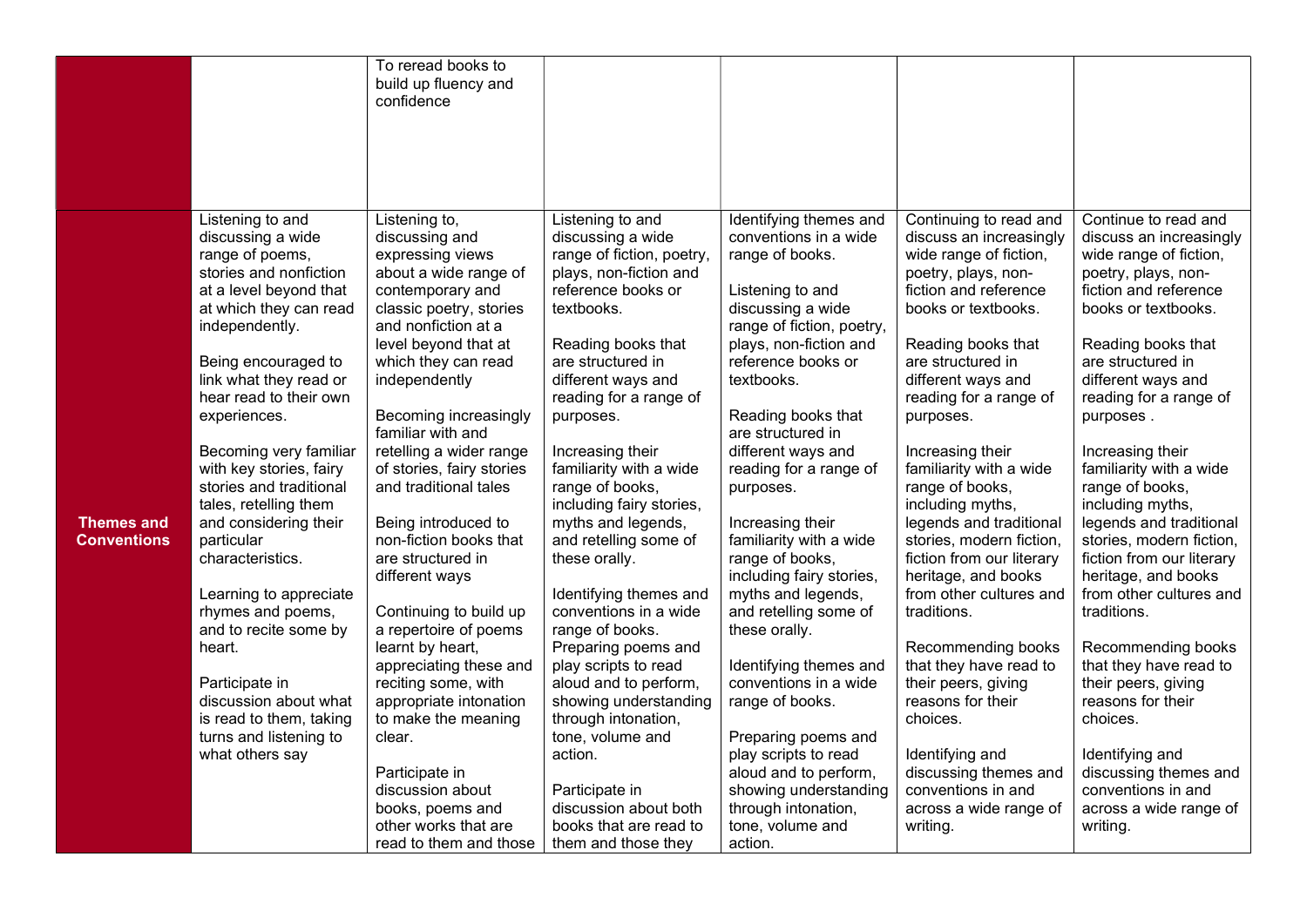|                                    |                                                                                                                                                                                              | that they can read for<br>themselves, taking<br>turns and listening to<br>what others say.<br>Explain and discuss<br>their understanding of<br>books, poems and<br>other material, both<br>those that they listen to<br>and those that they<br>read for themselves. | can read for<br>themselves, taking<br>turns and listening to<br>what others say.                                                                                                                                                       | Recognising some<br>different forms of<br>poetry [for example,<br>free verse, narrative<br>poetry].<br>Identifying how<br>language, structure,<br>and presentation<br>contribute to meaning.<br>Participate in<br>discussion about both<br>books that are read to<br>them and those they<br>can read for<br>themselves, taking<br>turns and listening to<br>what others say | Learning a wider range<br>of poetry by heart.<br>Preparing poems and<br>plays to read aloud<br>and to perform,<br>showing understanding<br>through intonation,<br>tone and volume so<br>that the meaning is<br>clear to an audience.<br>Participate in<br>discussions about<br>books that are read to<br>them and those they<br>can read for<br>themselves, building<br>on their own and<br>others' ideas and<br>challenging views<br>courteously. | Learning a wider range<br>of poetry by heart.<br>Preparing poems and<br>plays to read aloud<br>and to perform,<br>showing understanding<br>through intonation,<br>tone and volume so<br>that the meaning is<br>clear to an audience.<br>Participate in<br>discussions about<br>books that are read to<br>them and those they<br>can read for<br>themselves, building<br>on their own and<br>others' ideas and<br>challenging views<br>courteously. |
|------------------------------------|----------------------------------------------------------------------------------------------------------------------------------------------------------------------------------------------|---------------------------------------------------------------------------------------------------------------------------------------------------------------------------------------------------------------------------------------------------------------------|----------------------------------------------------------------------------------------------------------------------------------------------------------------------------------------------------------------------------------------|-----------------------------------------------------------------------------------------------------------------------------------------------------------------------------------------------------------------------------------------------------------------------------------------------------------------------------------------------------------------------------|----------------------------------------------------------------------------------------------------------------------------------------------------------------------------------------------------------------------------------------------------------------------------------------------------------------------------------------------------------------------------------------------------------------------------------------------------|----------------------------------------------------------------------------------------------------------------------------------------------------------------------------------------------------------------------------------------------------------------------------------------------------------------------------------------------------------------------------------------------------------------------------------------------------|
| <b>Making</b><br><b>Inferences</b> | Drawing on what they<br>already know or on<br>background<br>information and<br>vocabulary provided by<br>the teacher.<br>Making inferences on<br>the basis of what is<br>being said and done | Making inferences on<br>the basis of what is<br>being said and done.<br>Answering and asking<br>questions predicting<br>what might happen on<br>the basis of what has<br>been read so far.                                                                          | Drawing inferences<br>such as inferring a<br>characters feelings,<br>thoughts and motives<br>from their actions, and<br>justifying inferences<br>with evidence.<br>Predicting what might<br>happen from details<br>stated and implied. | Drawing inferences<br>such as inferring<br>characters' feelings,<br>thoughts and motives<br>from their actions, and<br>justifying inferences<br>with evidence.<br>Predicting what might<br>happen from details<br>stated and implied.<br>Identifying main ideas<br>drawn from more than<br>one paragraph and<br>summarising these.                                          | Drawing inferences<br>such as inferring<br>characters' feelings,<br>thoughts and motives<br>from their actions, and<br>justifying inferences<br>with evidence.<br>Predicting what might<br>happen from details<br>stated and implied.<br>Summarising the main<br>ideas drawn from<br>paragraph, identifying<br>key details that support<br>the main ideas.<br>Provide reasoned<br>justifications for their<br>views. more than one                 | Drawing inferences<br>such as inferring<br>characters feelings,<br>thoughts and motives<br>from their actions, and<br>justifying inferences<br>with evidence.<br>Predicting what might<br>happen from details<br>stated and implied.<br>Summarising the main<br>ideas drawn from more<br>than one paragraph,<br>identifying key details<br>that support the main<br>ideas                                                                          |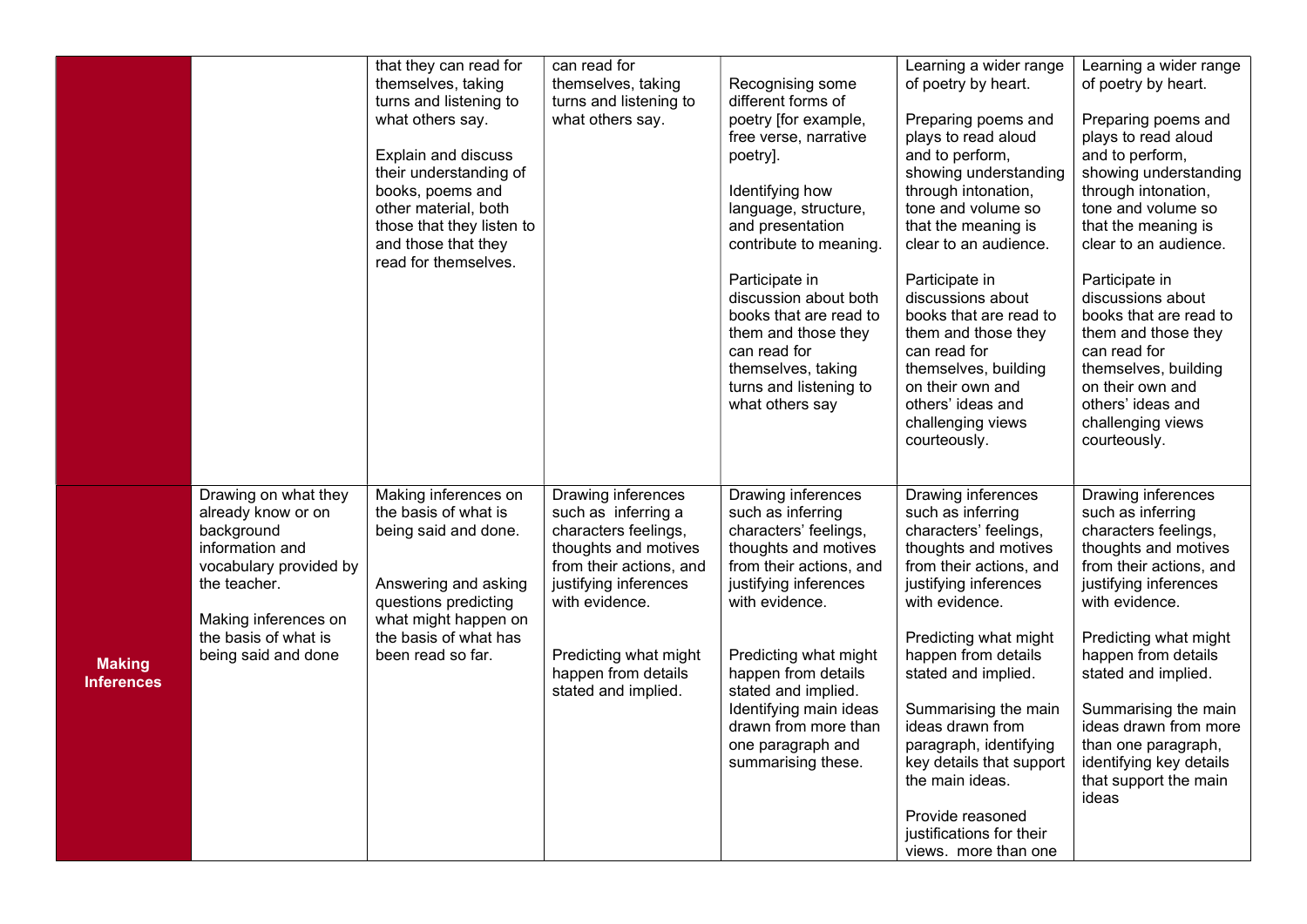|                      | Discussing word                           | Discussing the                   | Asking questions to               | Checking that the text               | Making comparisons                         | Making comparisons                            |
|----------------------|-------------------------------------------|----------------------------------|-----------------------------------|--------------------------------------|--------------------------------------------|-----------------------------------------------|
|                      | meanings, linking new                     | sequence of events in            | improve understanding             | makes sense to them,                 | within and across                          | across books                                  |
|                      | meanings to those                         | books and how items              | of a text                         | discussing their                     | books.                                     |                                               |
|                      | already known.                            | of information are               |                                   | understanding and                    |                                            | Checking that the book                        |
|                      |                                           | related.                         | Identifying main ideas            | explaining the meaning               | Checking that the book                     | makes sense to them,                          |
|                      | Checking that the text                    |                                  | drawn from more than              | of words in context.                 | makes sense to them,                       | discussing their                              |
|                      | makes sense to them                       | Drawing on what they             | one paragraph and                 |                                      | discussing their                           | understanding and                             |
|                      | as they read and<br>correcting inaccurate | already know or on<br>background | summarising these.                | Asking questions to<br>improve their | understanding and<br>exploring the meaning | exploring the meaning<br>of words in context. |
|                      | reading.                                  | information and                  | Checking that the text            | understanding of a                   | of words in context.                       |                                               |
|                      |                                           | vocabulary provided by           | makes sense to them,              | text.                                |                                            | Asking questions to                           |
|                      | Discussing the                            | the teacher.                     | discussing their                  |                                      | Asking questions to                        | improve their                                 |
|                      | significance of the title                 |                                  | understanding and                 | Retrieve and record                  | improve their                              | understanding.                                |
|                      | and events.                               | Checking that the text           | explaining the meaning            | information from non-                | understanding.                             |                                               |
|                      |                                           | makes sense to them              | of words in context.              | fiction.                             |                                            | Retrieve, record and                          |
|                      | Making inferences on                      | as they read and                 |                                   |                                      | Retrieve, record and                       | present information                           |
|                      | the basis of what is                      | correcting inaccurate            | Retrieve and record               |                                      | present information                        | from non-fiction.                             |
|                      | being said and done.                      | reading.                         | information from non-<br>fiction. |                                      | from nonfiction.                           | Explain and discuss                           |
|                      | Predicting what might                     |                                  |                                   |                                      | Explain and discuss                        | their understanding of                        |
|                      | happen on the basis of                    |                                  |                                   |                                      | their understanding of                     | what they have read,                          |
|                      | what has been read so                     |                                  |                                   |                                      | what they have read,                       | including through                             |
| <b>Comprehension</b> | far.                                      |                                  |                                   |                                      | including through                          | formal presentations                          |
|                      |                                           |                                  |                                   |                                      | formal presentations                       | and debates,                                  |
|                      | Explain clearly their                     |                                  |                                   |                                      | and debates,                               | maintaining a focus on                        |
|                      | understanding of what                     |                                  |                                   |                                      | maintaining a focus on                     | the topic and using                           |
|                      | is read to them.                          |                                  |                                   |                                      | the topic and using<br>notes where         | notes where necessary                         |
|                      |                                           |                                  |                                   |                                      | necessary.                                 |                                               |
|                      |                                           |                                  |                                   |                                      |                                            |                                               |
|                      |                                           |                                  |                                   |                                      |                                            |                                               |
|                      |                                           |                                  |                                   |                                      |                                            |                                               |
|                      |                                           |                                  |                                   |                                      |                                            |                                               |
|                      |                                           |                                  |                                   |                                      |                                            |                                               |
|                      |                                           |                                  |                                   |                                      |                                            |                                               |
|                      |                                           |                                  |                                   |                                      |                                            |                                               |
|                      |                                           |                                  |                                   |                                      |                                            |                                               |
|                      |                                           |                                  |                                   |                                      |                                            |                                               |
|                      |                                           |                                  |                                   |                                      |                                            |                                               |
|                      |                                           |                                  |                                   |                                      |                                            |                                               |
|                      |                                           |                                  |                                   |                                      |                                            |                                               |
|                      |                                           |                                  |                                   |                                      |                                            |                                               |
|                      |                                           |                                  |                                   |                                      |                                            |                                               |